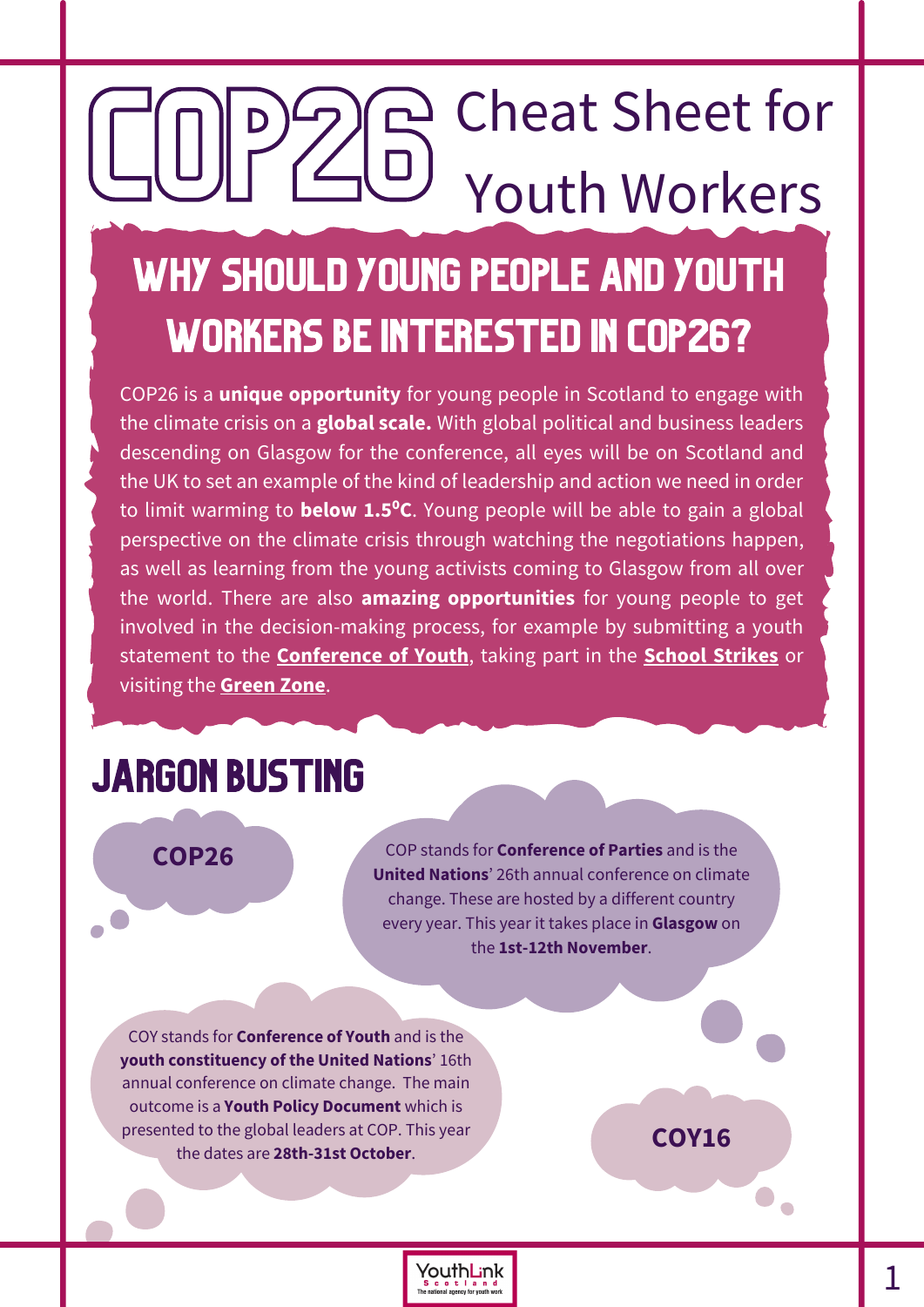#### **1.5⁰C**

The **global average temperature change** that scientists have deemed safe for humanity. Warming beyond this risks **irreversible ecosystem collapse** and catastrophic consequences for people all over the world. Global average temperatures have already warmed by **slightly more than 1⁰C** since 1880 so we don't have far to go.

The global agreement signed by **191 parties** at **COP21** in Paris in **2015**. They agreed to limit warming to **'well below 2⁰C**' as well as making efforts to keep it below 1.5<sup>o</sup>C.

#### **Paris Agreement**



As part of the Paris Agreement, each country had to set its own **Nationally Determined Contributions** (NDCs) which dictated how emissions would be reduced in that country. These were to be **reviewed every 5 years** and tightened if necessary. COP26 is the 5th COP since Paris, so the NDCs will be under review.

### WHAT DOES COP26 HOPE TO ACHIEVE?

**Secure global net-zero by mid-century and keep 1.5 degrees within reach**

**Adapt to protect communities and natural habitats**



**Mobilise finance**

**Work together to deliver**